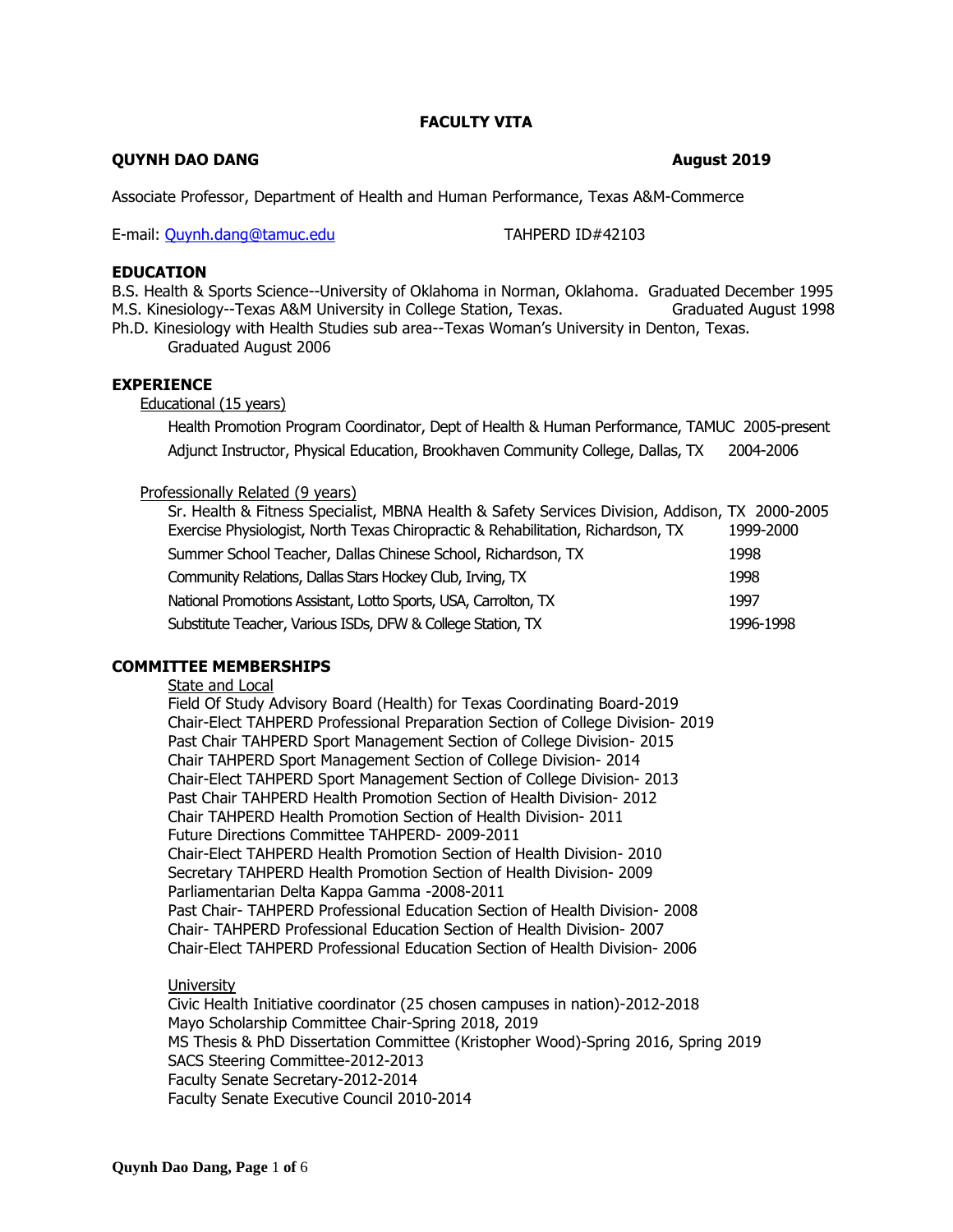Faculty Senate Representative-2008-2015 Faculty Senate Academic Practices Committee Chair-2010-2013 Athletic Council Representative-2008-2012 University Academic Appeal Committee-2009-2012 Mayo Scholarship Committee-Spring 2008-2017 Library Coordinator- 2006-2014 Chair-Health Promotion Committee-2007-2017 Chair-Health Promotion Assistant Professor Search Committee- 2011-2013 Chair-Assistant Professor of Sport & Recreation Management Committee- 2009-2010, 2015 Assistant Professor of Sport & Recreation Management Committee- 2011-2012 Alumnos Listos HP representative-2010-2011 Pal conference HP representative-2011-2012 Invited speaker for Ag Science Research Symposium- April 2012 Invited speaker for Delta Kappa Gamma- October 2011 Honor's Thesis Committee (Faith Clay, Haley Mull)-Spring 2012 Case Excellence Awards Selection Committee-May 2012 Alumni Ambassador HHP Host-2008, 2012, 2016 Facilitator-Child Abuse Awareness Event benefitting Children's Learning Center-April 2012 Doctoral Defense Committee-Summer 2007, Spring 2008, Fall 2009, Summer 2010, Spring 2013 Phi Pi Delta Co-Advisor-2006-2010 Chair-Recreation and Sports Management Search Committee-2010 Recreation and Sports Management Committee-2008-2010 Head Womens' Basketball Coach Search Committee- Fall 2009 Assistant Director of Marketing & New Media Search Committee- Summer 2008 Honors Committee Chair-2008 Undergraduate Brochure Committee Chair-Spring 2008 Thesis Committee Chair -2007-2008 Chair-Athletic Training Director/Instructor Search Committee- Summer 2007 Woman's Academic Network-Spring 2007 Chair-Fitness Recreational Activity Director/Instructor Search Committee- Fall 2006 Academic Appeals Committee- Summer 2006 Graduate Faculty- 2006-2015 Sports and Physical Education Conference Committee- 2006-2007 Health Committee- 2006-2007 Strategic Planning Committee- 2005-2011

## **HONORS AND AWARDS**

Neill Humfeld Distinguished Faculty Award for Service Nominee 2018, 2017, 2016 TAMUC Distinguished Global Fellow 2017 TAMUC 2016 Humanitarian Service Award Winner TAHPERD Honors Award Recipient 2016 TAMUC Kappa Alpha Psi Faculty Appreciation, Spring 2016 TAMUC Hats off to Women Award 2016 TAMUC Hunt /Hopkins County Professor of the Year 2016 TAMUC National Society of Leadership and Success Excellence in Teaching Award 2015 TAMUC Global Fellow 2015 TAHPERD University Health Educator of the Year Recipient 2014; Nominee: 2010, 2011, 2013 TAMUC Faculty Senate Service Award, 2013 TAMUS Teaching Excellence Award, Fall 2011 Department of Health & Human Performance Lion Hearted Award, 2012 Stewpot Educator of the Year, Spring 2013 Paul W. Barrus Distinguished Faculty Award Nominee, 2008, 2009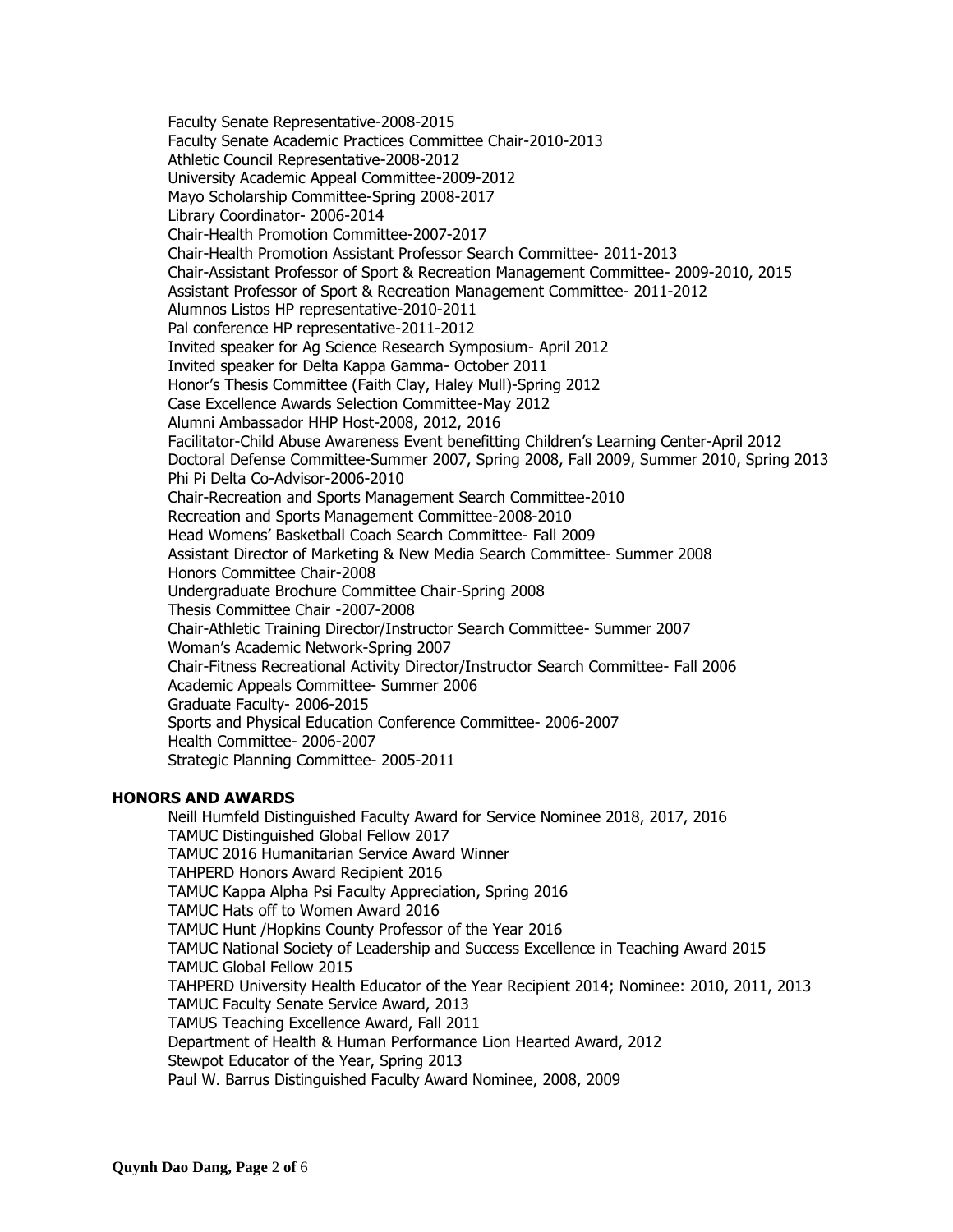## **RESEARCH**

Brooks, Thomas; Ray, Adam; Hendricks, LaVelle; Reysen, Stephen; and Dang, Quynh (2017). "Sexual Entitlement in the College Population" The Journal of Addictions & Offender Counseling - Manuscript ID JAOC-17-QUNR-00031

Hendricks, L. Daugherty, J. & Dang, Q. (2017). Phencyclidine ("PCP"): A Dangerous Drug Impacting Youth. Journal of Substance Abuse & Alcoholism, 5(4), 1065.

Hendricks, LaVelle; Reysen, Stephen; Lauderdale, Sean; Robinson, Chester; and Dang, Quynh (2017). "Mediating Religiosity and Religious and Existential Well-Being among Undergraduates" Counseling and Values."

Hendricks, L. and Dang, Q. (2012). "Bath Salts: College Students Understanding of the New Cocaine." Journal of International Research in Higher Education, (1), 2.

Hendricks, L. and Dang, Q. (2012). "K2—Synthetic Marijuana: A New Dangerous Drug" National Forum Journal of Counseling and Addiction. Volume 1, Number 1.

Dang, Q. (2010). "STD Program Implementation on an East Texas University Campus." Completed data collection.

Dang, Q. (2008). "Minority Organ Donation on an East Texas University Campus." Completed data collection.

Dang, Q. and Waltemyer, S. (2007). "The influence of sport on church absenteeism." Completed data collection.

#### **GRANTS**

Dang, Q. (2018). "Global Food." Global Fellow Grant for \$1000

Dang, Q. (2016 & 2017). "Civic Health Initiative." International Studies for \$8000

Dang, Q. (2015). "Civic Health Initiative." Global Scholars Travel Grant for \$4000

Laverne, D. & Dang, Q. (2014) "Preparing Underrepresented Agricultural Educators for Expertise in Human Nutrition and Childhood Obesity: A Multidisciplinary Graduate Education Approach" NNF Grant for \$100,000 (completed submission process)

Dang, Q. (2013). "Civic Health Initiative" COEHS Travel Grant for \$1000

Dang, Q. (2013). "Civic Health Initiative." Faculty Development Grant for \$1000

Dang, Q. (2010). "Developing LifeQuest for a Fortune 500 Company." COEHS Travel Grant for \$250

Dang, Q. (2009). "Developing LifeQuest for a Fortune 500 Company." Faculty Development Grant for \$650

Dang, Q. (2008). "Minority Organ Donation on an East Texas University Campus." Faculty Development Grant for \$700

Dang, Q. (2008). "Motivating Minority Populations." COEHS Travel Grant for \$400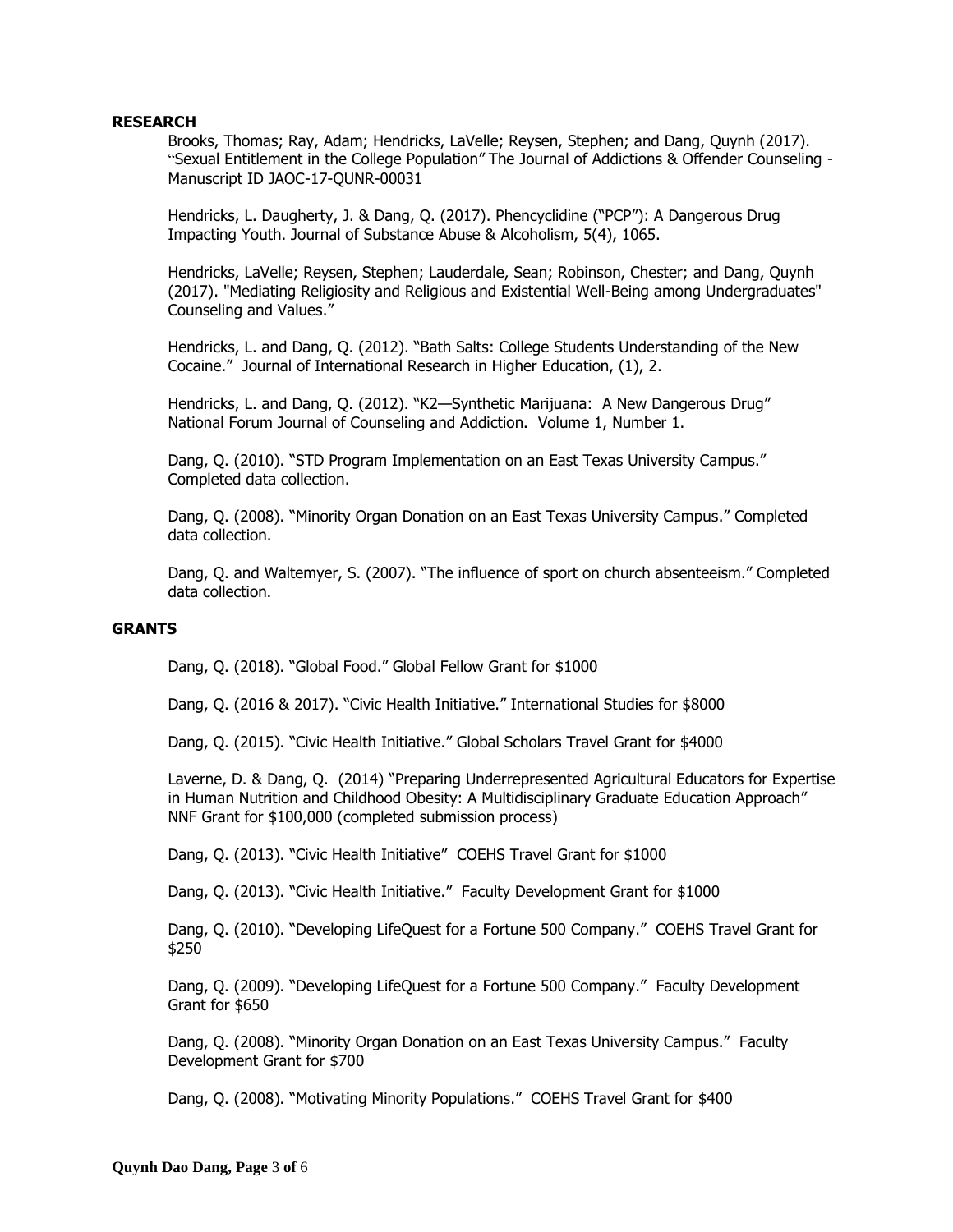Dang, Q. (2007). "Actual Versus Perceived Physical Fitness of University Band Members." COEHS Mini Grant for \$219.90

Dang, Q. (2007). "Actual Versus Perceived Physical Fitness of University Band Members." Graduate School Mini Grant for \$600

Dang, Q. (2007). "Sports Before Religion." Faculty Development Grant for \$500

#### **PRESENTATIONS**

International Presentations

"Developing LifeQuest for a Fortune 500 Company", American Psychological Association 8th International Conference November 2009

National Presentations

"Experiential Learning within Kinesiology" with Joanna Bowden, NAKHE, Savannah, GA January 2019

Ray, A., Brooks, T. R., Tague, A. M., Hendricks, L., Dang, Q., Reysen, S., & Martin, K. J. (2018, March). "On your knees, woman!" An examination of sexual entitlement and sexism. Talk presented at the annual Sexuality Pre-Conference to the Society of Personality and Social Psychology annual meeting, Atlanta, GA.

Martin, K. J., Brooks, T. R., Ray, A. T., Hendricks, L., Dang, Q., Reysen, S., TietjenSmith, T., & Tague, A. M. (2018, August). Out of the cell and onto the campus: Sexual entitlement in the college population. Poster accepted for the 126th APA Annual Convention, San Francisco, C.A

"Transferability of Freshman Success Skills into a Major Course with Dr. Henry Ross, NAKHE, Orlando, FL January 2017

"Civic Health Initiative", National Association for Kinesiology in Higher Education Conference January 2015

"Motivating Minority Populations", Centers for Disease Control 20th National Conference February 2009

"Minority Organ Donation on an East Texas University Campus", National Institute of Health Summit December 2008

"Corporate Challenge". American College of Sports Medicine Health & Fitness Summit March 2007

Regional Presentations

"How to Network" University of Colorado at Colorado Springs October 2018

"Emotional Health", Texas Association of Health, Physical Education, Recreation, and Dance Conference, Galveston, TX December 2015

"Outdoor Bootcamp-Better Together" with Erin Lewis, Texas Association of Health, Physical Education, Recreation, and Dance Summer Conference, Frisco, TX July 2016

"Civic Health Initiative", Texas Association of Health, Physical Education, Recreation, and Dance Conference, Dallas, TX December 2015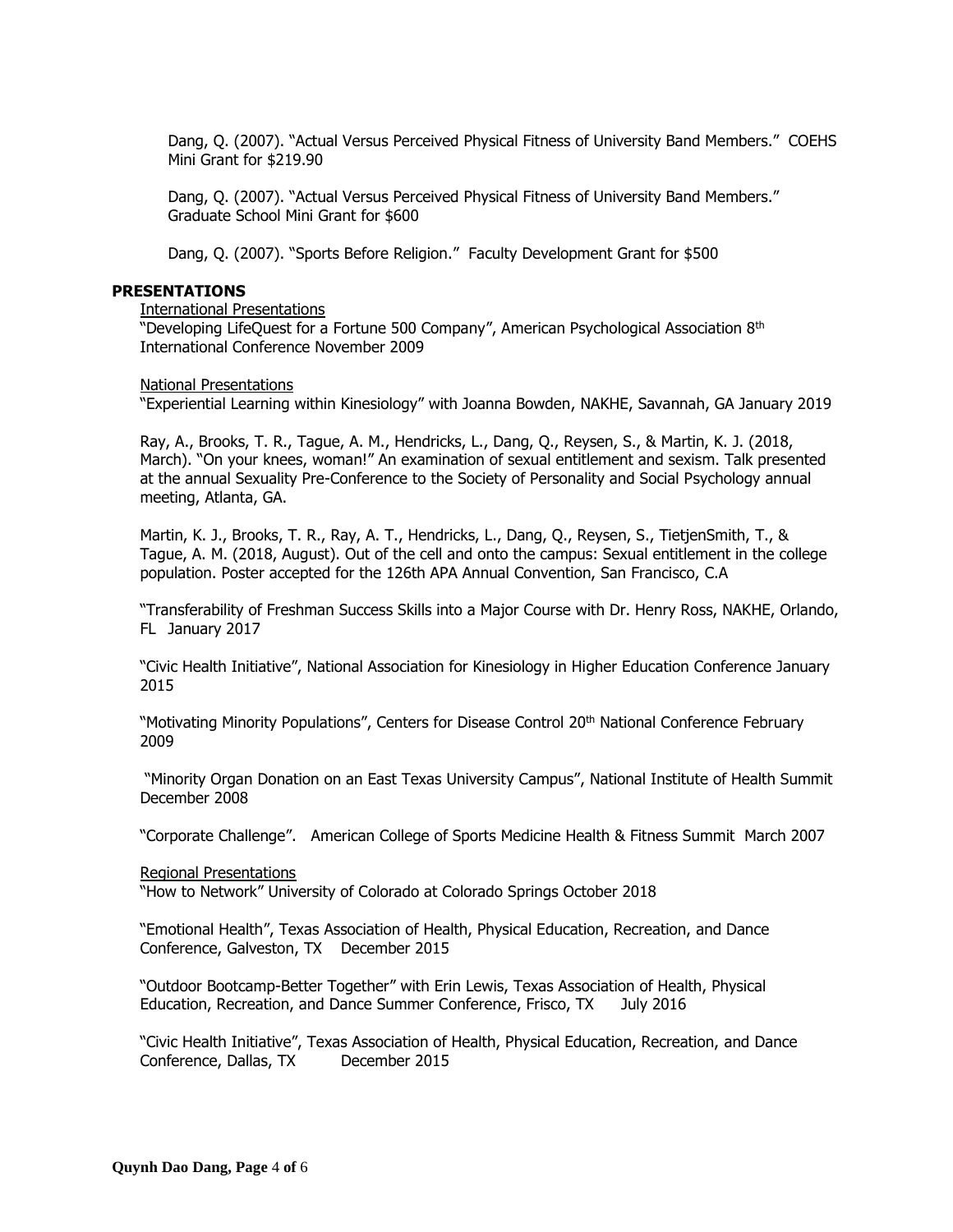"Consumer Health". Texas Association of Health, Physical Education, Recreation, and Dance Summer Conference, San Marcos, TX July 2015

"Civic Health Initiative", NAKHE, Ft Meyers, FL January 2015

"ALS/Lou Gehrig's Disease", Texas Association of Health, Physical Education, Recreation, and Dance Conference, Galveston, TX December 2012

"The 5 Health Numbers You Need to Know" with Amy Ketchum, Texas Association of Health, Physical Education, Recreation, and Dance Summer Conference, Frisco, TX July 2012

"Rock N Roll Yoga" with Holly Langford, Texas Association of Health, Physical Education, Recreation, and Dance Conference, Dallas, TX December 2011

"The 411 of Graduate School" with Holly Langford, Texas Association of Health, Physical Education, Recreation, and Dance Conference, Galveston, TX December 2010

"Athlete, Leader, and Finish College…It's Possible! For Real!" with Taylor Fore, Texas Association of Health, Physical Education, Recreation, and Dance Summer Conference, Frisco, TX July 2010

"Not Your Grandma's Stress Management" with Andrew Raiden, Texas Association of Health, Physical Education, Recreation, and Dance Conference, Arlington, TX December 2009

"Careers in Health & Human Performance." Mane Event, Commerce, TX March 2015, March 2014, March 2012, October 2009, November 2006 & March 2007

"TAHPERD for Dummies" with Dr. Henry Ross, Texas Association of Health, Physical Education, Recreation, and Dance Conference, Corpus Christi, TX December 2008

"My Internship Rocked" with Erik Sandberg, Texas Association of Health, Physical Education, Recreation, and Dance Conference, Corpus Christi, TX December 2008

"Multi-Cultural Health", Summer TAHPERD Conference, Waco, TX July 2008

"Minority Organ Donation on an East Texas University Campus", Texas Conference on Health Disparities, Fort Worth, TX May 2008

"Sports & Religion" with Dr. Scott Waltemyer. Texas Association of Health, Physical Education, Recreation, and Dance Conference, Galveston, TX

"Resume and Interview Skills for Students" Texas Association of Health, Physical Education, Recreation, and Dance Conference, Galveston, TX December 2007

"You Want Me to Eat That?" Summer TAHPERD Conference, Austin, TX July 2007

"Hockey in Texas" with Dr. Scott Waltemyer, Summer TAHPERD Conference, Austin, TX July 2007

"Nutrition and Health." Texas A&M Cooperative Extension, Commerce, TX (May 2007)

"Careers in Health & Human Performance." PAL Conference, Commerce, TX February 2007

"Athletes in the Community." Sport & PE Conference, Commerce, TX February 2007